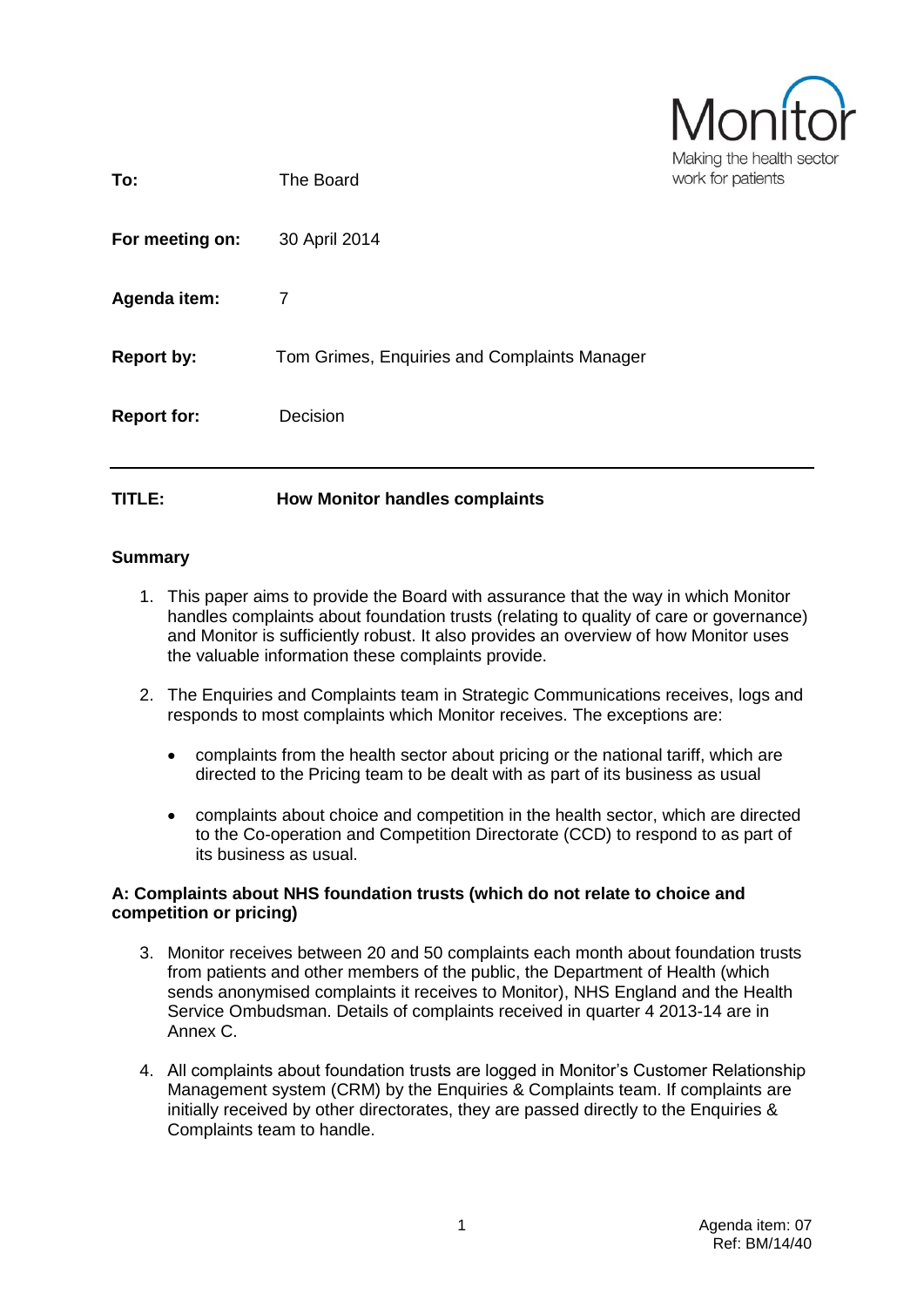- 5. CRM contains details of all complaints received (since we started using the system in 2011-12). It also contains all relevant documents and correspondence as well as details of any internal referrals (for example the name of the regional manager in Provider Regulation with whom a complaint has been shared).
- 6. Annex A explains the process for categorising complaints and the actions taken for each category.

# *What does Monitor do with the complaints information?*

- 7. CRM is used to produce a monthly summary report of complaints received for regional managers in Provider Regulation. The regional managers can also directly access CRM at any time to look at the details themselves. A monthly report on enquiries and complaints received by Monitor is also submitted to the Executive Committee. This includes details of complaints (and whistleblowers) received that month and a 12 month rolling figure for those foundation trusts.
- 8. For category 2 complaints (serious concerns about quality of care see Annex A), the Enquiries & Complaints team follows these up with the CQC. For example, after receiving a complaint about the quality of care at a trust we followed up with the lead inspector at the CQC who then contacted the complainant to say that his concerns will be used in their ongoing monitoring and assessment of this service. The inspector also said they will take his feedback on board when they plan and conduct their next visit to the trust.
- 9. For category 3 complaints (governance/quality governance concerns see Annex A), where there is evidence of a possible licence breach, relationship managers can decide to contact the trust to gather more information. For example, on receiving a complaint about a trust wrongly valuing an asset and, therefore, potentially misleading its auditors, the Enquiries and Complaints team passed the information to the relationship management team. The team decided to look into it further with the trust and identified that the method of valuation had been incorrect, but that it would have made no difference to the overall outcome. The Trust amended its processes and this was fed back to the complainant.

# **B: Complaints about Monitor**

- 10. A copy of our policy for complaints about Monitor can be found in Annex B.
- 11. In 2013-14 we received four complaints about Monitor, one of which was partially upheld. All of these have related to Monitor's response to people who have used our whistleblowing policy, or brought concerns to us about a foundation trust as a member of the public and are unhappy with the action (or perceived lack of it) we have taken as a result. The outcome of all complaints about Monitor is fed back to the relevant directorate, together with any learnings. The complainant is offered the opportunity to be updated on any changes made as a result of their complaint.
- 12. Complaints about Monitor are currently directed to the Enquiries & Complaints Manager who keeps the Private Office (Chief of Staff) informed. However, it is proposed that in certain circumstances (eg for complaints about Monitor's Chairman) we provide complainants with a Board-level point of contact. Therefore, our policy will now specify that complaints about Monitor's Chief Executive should be directed to the Chairman and complaints about the Chairman should be directed to the Senior Independent Director (SID). If a complaint is sent to the Chairman or the SID, they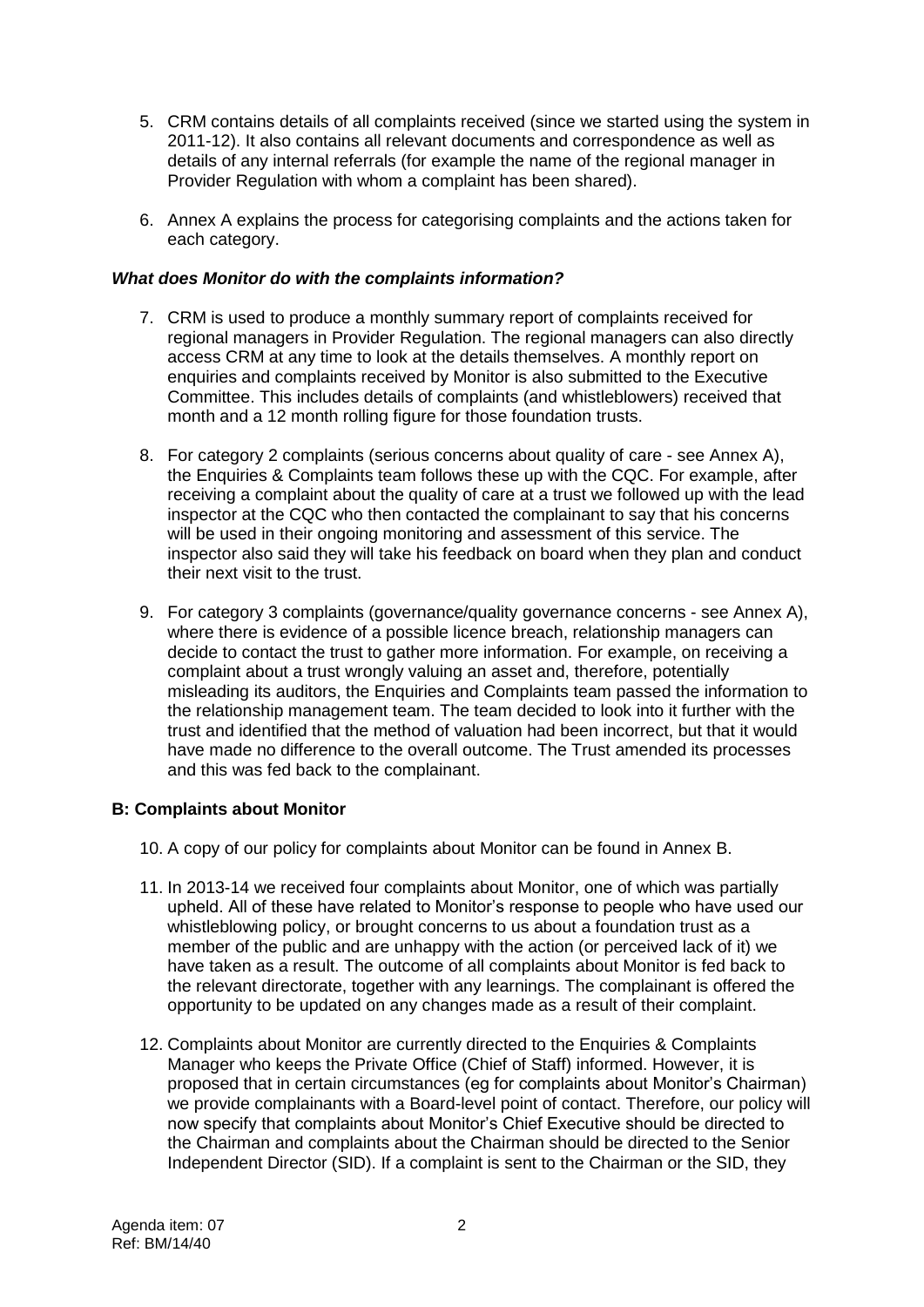would have oversight of the complaint investigation, and both provisional and final decisions.

## **Recommendations:**

The Board is asked to agree the proposed change to the policy for complaints about Monitor, in section B of this paper.

# **Public Sector Equality Duty:**

*Monitor has a duty under the Equality Act 2010 to have due regard to the need to eliminate unlawful discrimination, advance equality of opportunity and foster good relations between people from different groups. In relation to the issues set out in this paper, consideration has been given to the impact that the recommendations might have on these requirements and on the nine protected groups identified by the Act (age, disability, gender reassignment, marriage and civil partnership, pregnancy and maternity, race, religion and belief, gender and sexual orientation).It is anticipated that the recommendations of this paper are not likely to have any particular impact upon the requirements of or the protected groups identified by the Equality Act.*

## **Exempt information:**

*Annex C is exempt from publication as it falls under section 22 of the Freedom of Information Act 2000.*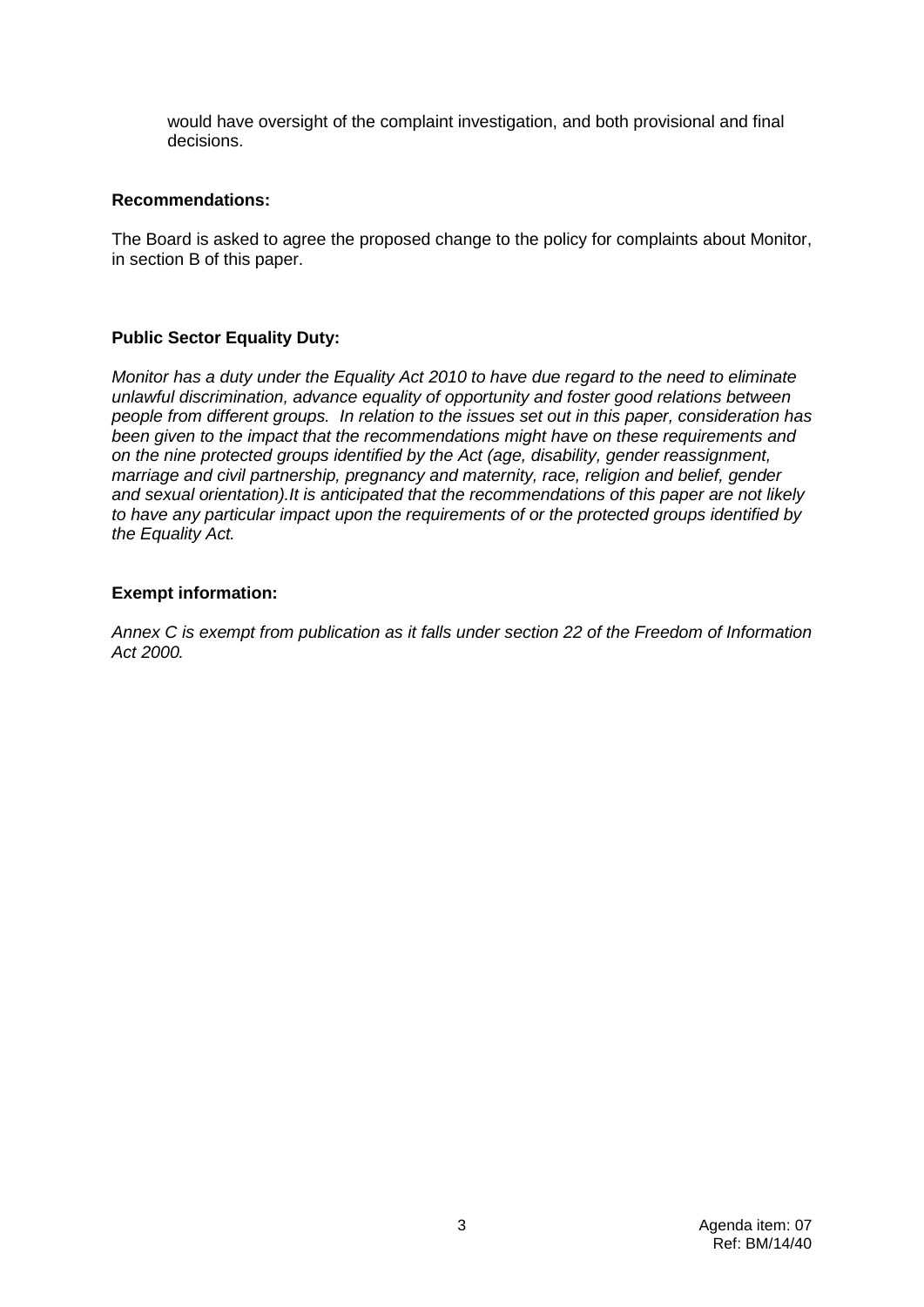# **Annex A - Process for handling complaints/concerns about NHS foundation trusts**

This paper describes how healthcare complaints/concerns are handled at Monitor, and how they are used by the Provider Regulation directorate in its day-to-day work, from the monitoring and risk assessment of individual NHS foundation trusts, to further consideration and action.

Complaints/concerns about NHS foundation trusts are categorised into three main areas:

- 1. **those which are unlikely to lead to us having concerns about a provider's governance (see section one of the table):** these are *not* sent on receipt to the Provider Regulation directorate and are handled entirely by the Enquiries and Complaints team. These complaints/concerns are still sent to CQC (and can be followed up with CQC should Provider Regulation require it), recorded on CRM for reference and monthly reports with summary details sent to regional teams in Provider Regulation (as per the process followed over the last three years).
- 2. **those that raise serious concerns about quality of care (see section two of the table):** these are logged on CRM and passed to CQC and the Provider Regulation directorate for information, with the response handled entirely by the Enquiries and Complaints team. They are also proactively followed up by the Enquiries and Complaints team with the CQC two weeks after receipt. These complaints are still included in monthly reports sent to regional teams in the Provider Regulation directorate with summary details.
- 3. **those which are likely to lead to us having concerns about a provider's governance/quality governance (see section three of the table):** these are sent on receipt to the Provider Regulation directorate to inform its monitoring, risk assessment, etc, of individual NHS foundation trusts. They are also sent to the CQC (and can be followed up with CQC should the Provider Regulation directorate require it). They are handled entirely by the Enquiries and Complaints team from a customer service perspective (eg speaking to complainants, drafting and sending substantive responses and providing updates where appropriate).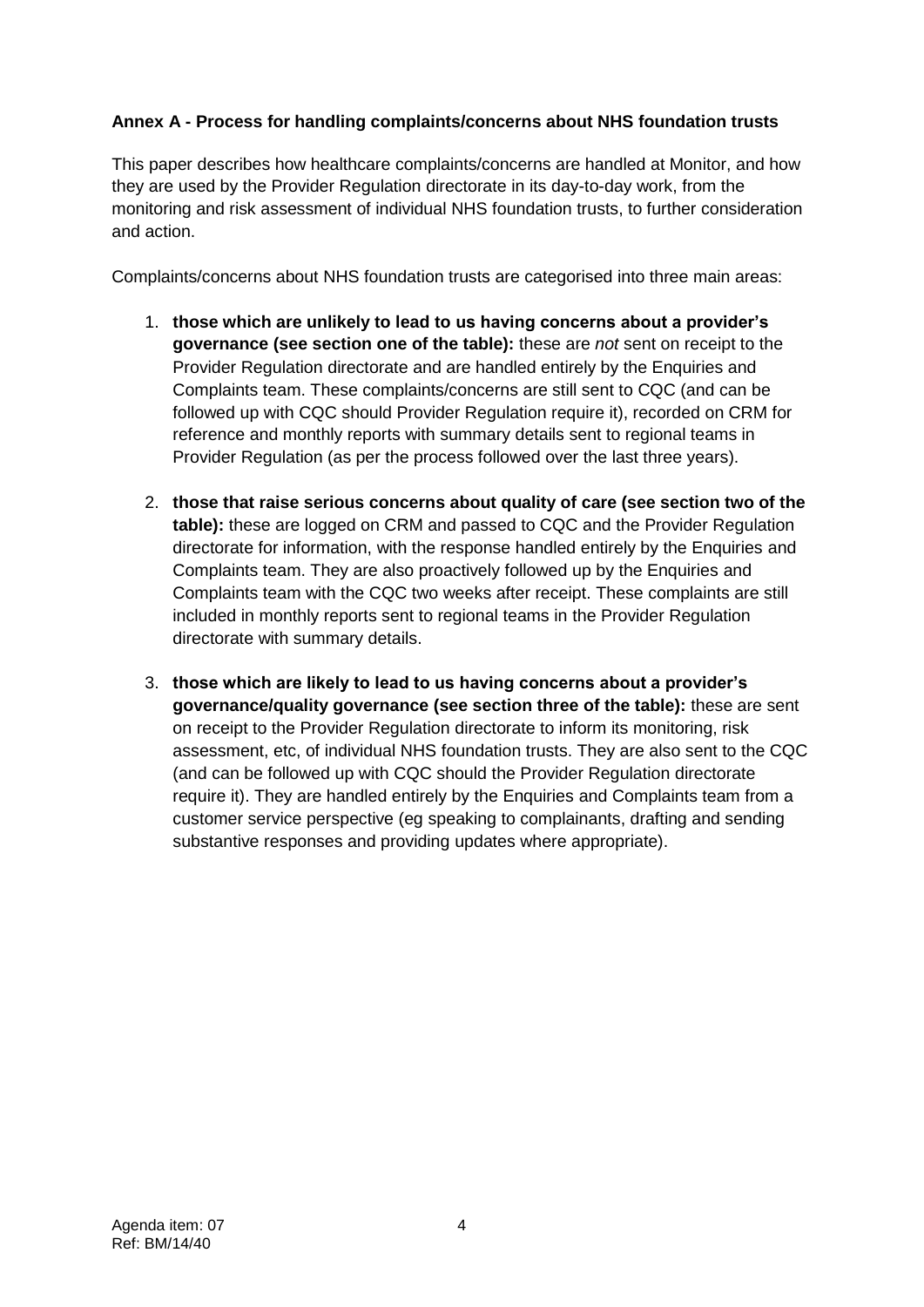#### **1. Complaints/concerns which are unlikely to lead to us having concerns about a provider's governance**

**Routine handling by Enquiries & Complaints team – the details of these complaints/concerns are not sent to Provider Regulation on receipt and are recorded in CRM and included in monthly reports to (S)RMs.**

| Concerns about quality of care. Examples include:<br>a)                                                   | Actions for Enquiries & Complaints team*:                                                |
|-----------------------------------------------------------------------------------------------------------|------------------------------------------------------------------------------------------|
| Cancelled or rescheduled appointments and operations.                                                     |                                                                                          |
| Vague concerns about general care at a trust (eg "care at XX hospital is rubbish").*                      | Notify CQC on receipt by email to                                                        |
| Rude staff.                                                                                               | enquiries@cqc.org.uk_(their customer service centre                                      |
| Failure to arrange suitable care following hospital discharge.                                            | then logs complaint on CQC's CRM system) and to<br>their National Complaints Manager. ** |
| Concerns about governance. Examples include:<br>b)                                                        |                                                                                          |
| Non-specific allegations about how an FT is run.*                                                         | Write to complainant explaining:                                                         |
| Poor record keeping and poor administration.                                                              | our role (highlighting that we aren't able to resolve                                    |
| Absent or poor quality policies**                                                                         | complaints)                                                                              |
| Employment matters (eg, recruitment, conduct/outcome of disciplinary investigation).                      | action we've taken (sending it to CQC and keeping                                        |
| Expenditure concerns (eg, use of expensive hotels by management).                                         | a record of it)                                                                          |
|                                                                                                           | any relevant signposting to other organisations.                                         |
| * Enquiries & Complaints team will ask for further details before deciding whether to forward to Provider |                                                                                          |
| Regulation, but will make no judgement about the reliability/veracity of the information.                 |                                                                                          |
|                                                                                                           | <i></i> ⊁If in any doubt, the Enquiries & Complaints Manager has                         |
| ** Element of discretion for Enquiries & Complaints Manager - concerns about quality governance related   | discretion to send this type of complaint to Provider                                    |
| policies may be of interest to Provider Regulation.                                                       | Regulation in real time (as per sections 2 and 3 of this                                 |
|                                                                                                           | table).                                                                                  |
|                                                                                                           |                                                                                          |
|                                                                                                           | # If considered necessary by Provider Regulation, these                                  |
|                                                                                                           | complaints can be followed up with CQC by Monitor's                                      |
|                                                                                                           | Enquiries & Complaints team                                                              |
|                                                                                                           |                                                                                          |
|                                                                                                           |                                                                                          |
|                                                                                                           |                                                                                          |
|                                                                                                           |                                                                                          |
|                                                                                                           |                                                                                          |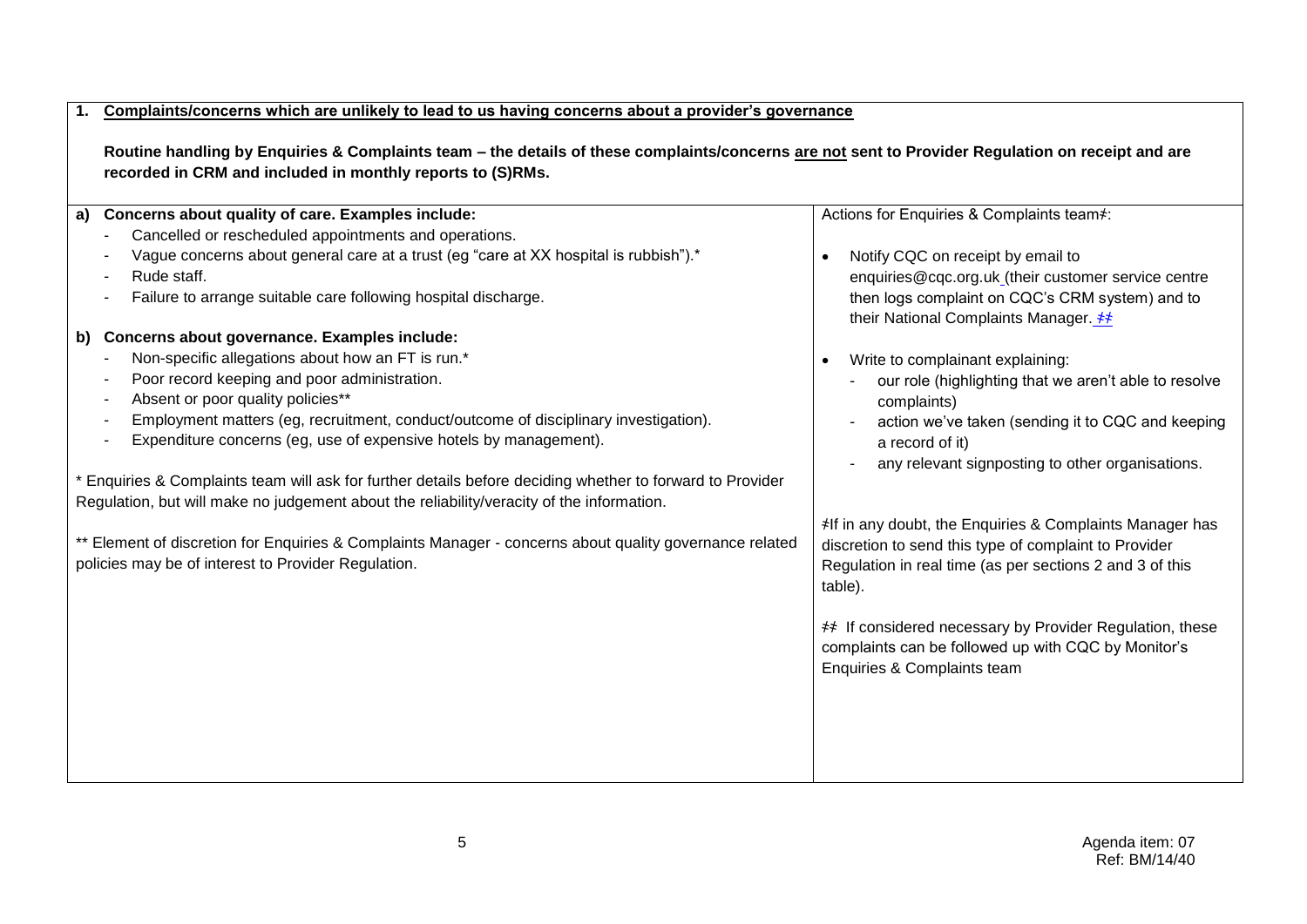#### **2. Complaints which raise serious concerns about quality of care**

**These complaints/concerns are logged on CRM by the Enquiries & Complaints team and passed to CQC and (S)RM on receipt for information (and included in monthly reports to (S)RMs)**

**Serious and specific concerns about quality of care. Examples include:**

- Death.
- Misdiagnosis (eg, 7 year misdiagnosis of mental health problems).
- Patients left without water, food etc.
- Other dignity and respect issues.
- Serious untoward incidents (as originally defined by the **[National Patient Safety Agency\)](http://www.nrls.npsa.nhs.uk/resources/?entryid45=75173)**.
- Infection outbreaks.

• Notify (S)RM on receipt for information

• Notify CQC on receipt by email\* to [enquiries@cqc.org.uk](mailto:enquiries@cqc.org.uk) (their customer service centre then logs complaint on CQC's CRM system) and to their National Complaints Manager

Write to complainant explaining:

- our role (highlighting that we aren't able to resolve complaints)
- action we've taken (sending it to CQC and notifying relationship team) \*\*
- any relevant signposting to other organisations.

\* These are proactively followed up with CQC within two weeks by Monitor's Enquiries & Complaints team and the information logged on CRM and passed to Provider Regulation.

\*\* Provider Regulation is considering whether it is appropriate to raise these complaints for discussion at meetings of the relevant Quality Surveillance Group.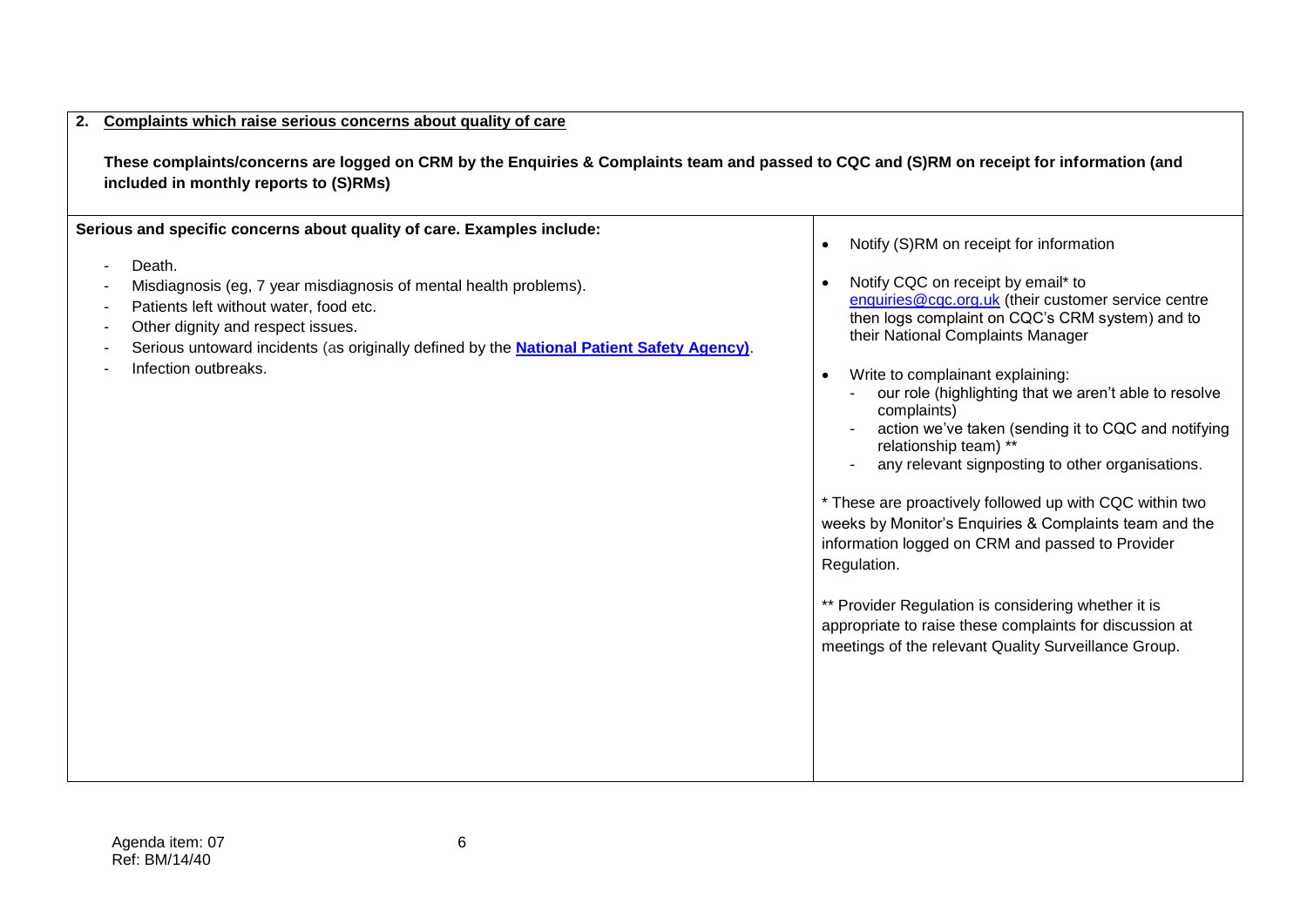## **3. Complaints/concerns which are likely to lead to us having concerns about a provider's governance/quality governance**

**These complaints/concerns are sent to Provider Regulation on receipt for them to consider as part of their monitoring, risk assessment, etc (and also recorded in CRM and included in monthly reports to (S)RMs).**

| a) | Governance and quality governance. Examples include:                                                                                                                                                                                                                                                                                                                                                                                                                                                                                                                                                                                                                                                                                                                       | Actions for Enquiries & Complaints team:                                                                                                                                                                                                                                                                                                                                                                                                                              |  |
|----|----------------------------------------------------------------------------------------------------------------------------------------------------------------------------------------------------------------------------------------------------------------------------------------------------------------------------------------------------------------------------------------------------------------------------------------------------------------------------------------------------------------------------------------------------------------------------------------------------------------------------------------------------------------------------------------------------------------------------------------------------------------------------|-----------------------------------------------------------------------------------------------------------------------------------------------------------------------------------------------------------------------------------------------------------------------------------------------------------------------------------------------------------------------------------------------------------------------------------------------------------------------|--|
|    | Ad hoc reports from GMC, Ombudsman, commissioners, Healthwatch,<br>patient groups, Royal Colleges, ICO, coroners (under Rule 43) or other<br>regulators that are critical of an FT and/or decisions by courts/tribunals.                                                                                                                                                                                                                                                                                                                                                                                                                                                                                                                                                   | sends complaint/concern to SRM on day of receipt and asks them what, if<br>any, action they plan to take (5 working days turnaround to respond to<br>Enquiries & Complaints team)                                                                                                                                                                                                                                                                                     |  |
|    | Patterns of complaints from a third party (any of above and patients and<br>the public).<br>An allegation of abuse (of staff or patients).<br>$\overline{\phantom{a}}$<br>Evidence of continued problems (eg complaint about regular breaches of<br>confidentiality by executive team).<br>Target gaming (eg waiting time backlog).<br>$\overline{\phantom{a}}$<br>Governor election irregularities.<br>Conduct of individual Board members, governors or Board as a whole, or<br>process used for selection of Board members.<br>Denial of care (eg a complaint about repeated failure to deliver care set<br>out in mental healthcare plan).<br>Failure to follow processes and procedures for reporting of national<br>metrics (eg retrospective signing of VTE forms). | notifies CQC on receipt by email to enquiries @cqc.org.uk (their customer<br>service centre then logs complaint on CQC's CRM system) and to their<br>National Complaints Manager*<br>drafts and sends out response based on planned action and with (S)RM<br>approval<br>updates complainant on any regulatory action taken (albeit details of such<br>action may be kept to a minimum).<br>* If considered necessary by Provider Regulation, these complaints can be |  |
|    |                                                                                                                                                                                                                                                                                                                                                                                                                                                                                                                                                                                                                                                                                                                                                                            | followed up with CQC by Monitor's Enquiries & Complaints team.                                                                                                                                                                                                                                                                                                                                                                                                        |  |
|    | b) Financial governance. Examples include:<br>Failure to follow processes/guidance on financial reporting<br>Financial irregularities (eg fraud or poor financial controls)                                                                                                                                                                                                                                                                                                                                                                                                                                                                                                                                                                                                |                                                                                                                                                                                                                                                                                                                                                                                                                                                                       |  |
|    | c) Other                                                                                                                                                                                                                                                                                                                                                                                                                                                                                                                                                                                                                                                                                                                                                                   |                                                                                                                                                                                                                                                                                                                                                                                                                                                                       |  |
|    | Concerns raised by patient groups (eg Charter for Change published by<br>Patient Action Group at Tameside FT)                                                                                                                                                                                                                                                                                                                                                                                                                                                                                                                                                                                                                                                              |                                                                                                                                                                                                                                                                                                                                                                                                                                                                       |  |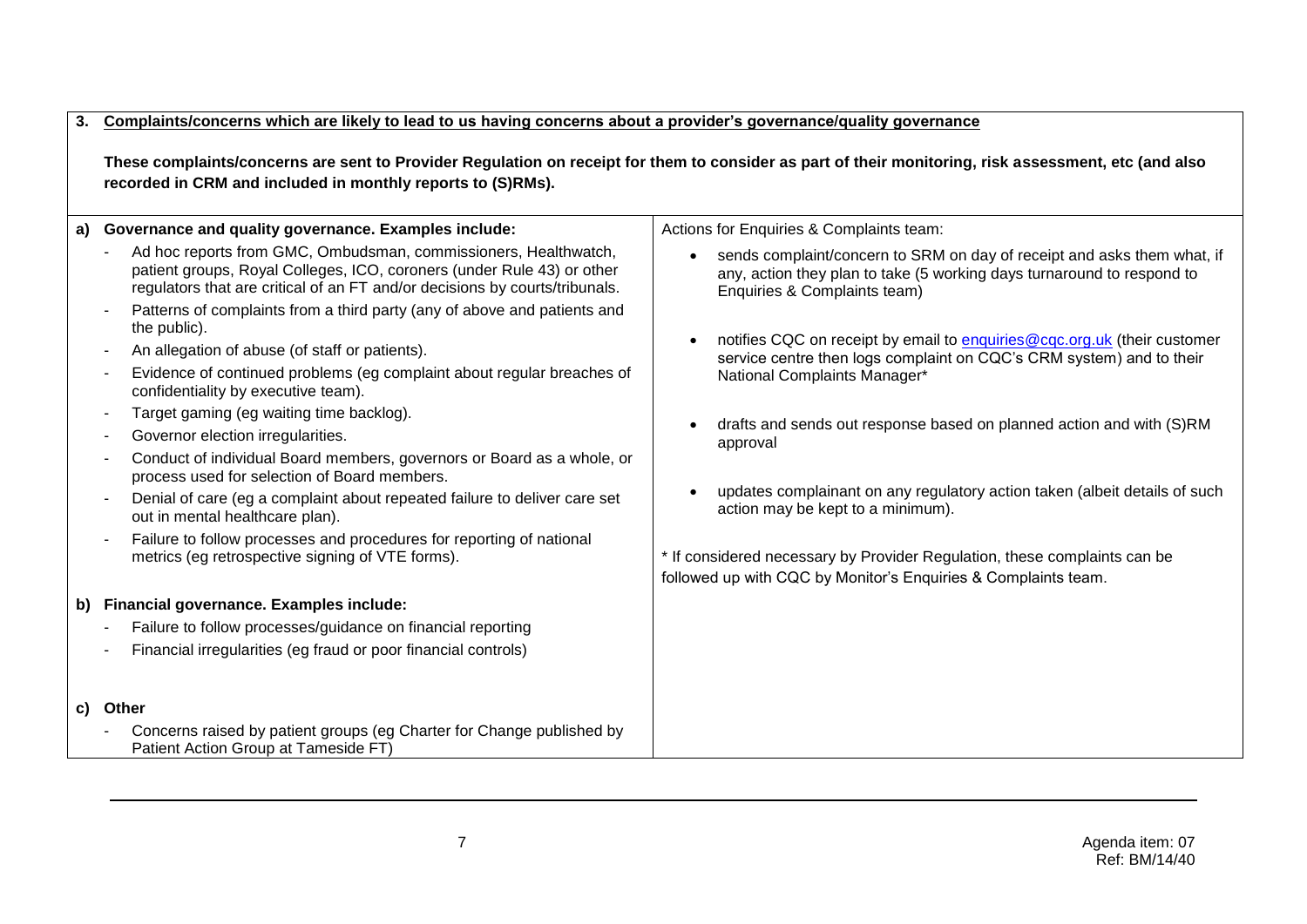# **Annex B: current policy for complaints about Monitor**

## **How to complain about Monitor**

At Monitor we set ourselves very high standards in everything we do. We continuously try to do better and to learn from our mistakes. If you see us falling short of those high standards, we want you to tell us so we can put things right.

## **What is a complaint?**

Under Monitor's complaints procedure, a complaint is:

*"any expression of dissatisfaction with our actions or our failure to act".*

For example, you may wish to complain if you feel we have:

- treated you unfairly
- provided poor service
- acted incorrectly
- delayed unreasonably in doing something
- failed to take action
- failed to provide information.

It does **not** include:

- matters that are the subject of legal proceedings
- requests for information under either the Freedom of Information Act or Data Protection Act
- whistleblowing (as defined by our whistleblowing policy)
- employment matters.

#### **Time limits for making a complaint**

Please make your complaint as soon as possible. We are unlikely to investigate a complaint made to us more than 12 months after the event that has caused you to complain.

#### **How to complain about Monitor**

Please make your complaint to our Enquiries & Complaints Manager:

**Address:** Monitor, Wellington House, 133-155 Waterloo Road, London, SE1 8UG

**Email:** [enquiries@monitor.gov.uk](mailto:enquiries@monitor.gov.uk)

**Telephone:** 020 3747 0000